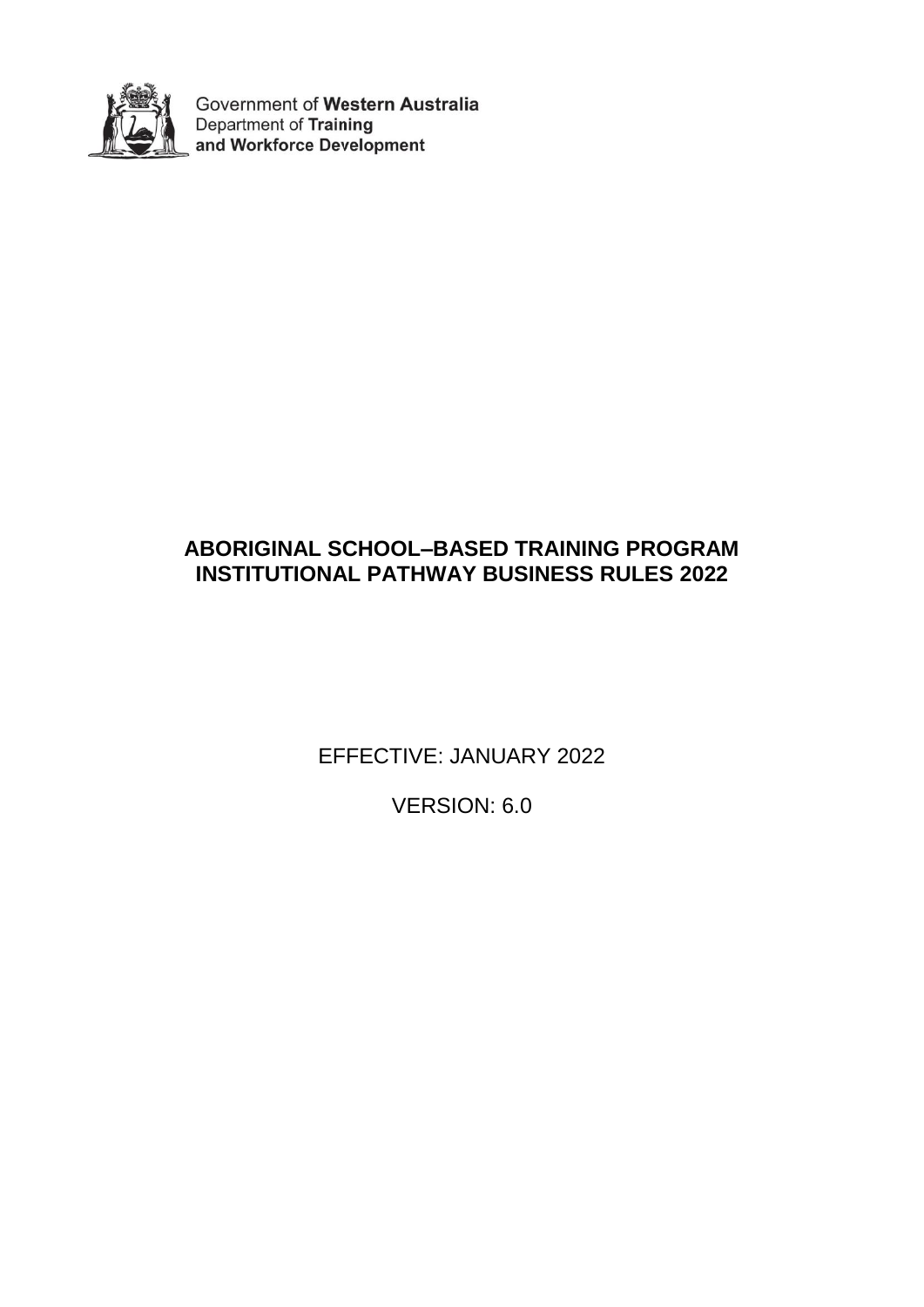# **CONTENTS**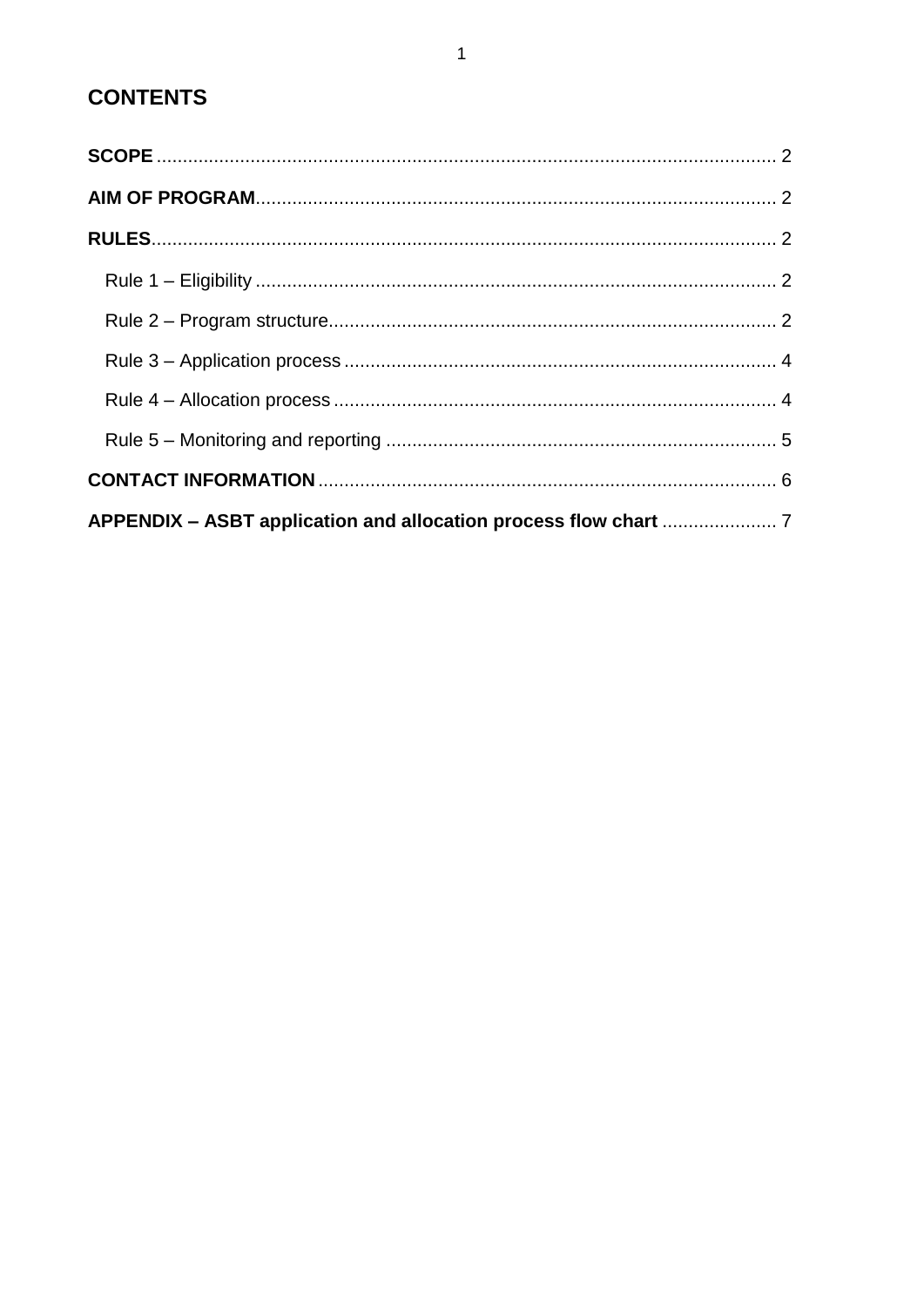## <span id="page-2-0"></span>**SCOPE**

These business rules apply to the Aboriginal<sup>1</sup> school-based training (ASBT) institutional pathway program funded by the Department of Training and Workforce Development (the Department). These business rules and a list of the ASBT institutional pathway qualifications are available from the Department's website.

## <span id="page-2-1"></span>**AIM OF PROGRAM**

The ASBT program includes an institutional pathway for year 10, 11 and 12 students.

The aim of this pathway is to provide a transition program for those students still at school:

- who are not yet 'work ready'; or
- living in regional and remote areas with limited access to employment based training (apprenticeships and traineeships).

The key outcomes for students enrolled in the institutional pathway are to develop skills not yet achieved through general education and work readiness to help them transition into further training or employment.

## <span id="page-2-2"></span>**RULES**

The following rules apply to the ASBT institutional pathway program funded by the Department.

## <span id="page-2-3"></span>**Rule 1 – Eligibility**

## **Rule 1.1**

To be eligible, a student must:

- be Aboriginal:
- be a full time secondary student in years 10, 11 or 12; and
- obtain school support and agreement to participate in the program.

## **Rule 1.2**

Students cannot undertake an ASBT institutional pathway qualification and another Department funded qualification at the same time.

## <span id="page-2-4"></span>**Rule 2 – Program structure**

## **Rule 2.1**

The following training package qualifications and accredited courses will be available under the program in 2022.

## **Year 10 students**

- 52860WA Certificate I in Industrial Skills (Entry Level Training)
- 52875WA Certificate I in Gaining Access to Training and Employment (GATE);
- 52878WA Certificate I in Leadership:
- AHC10120 Certificate I in Conservation and Ecosystem Management;
- AHC10216 Certificate I in AgriFood Operations;
- AUR10120 Certificate I in Automotive Vocational Preparation;
- MEM10105 Certificate I in Engineering;
- MEM10119 Certificate I in Engineering;

<sup>1</sup> <sup>1</sup>*The term Aboriginal is intended to include reference to Torres Strait Islanders and Indigenous Australians.*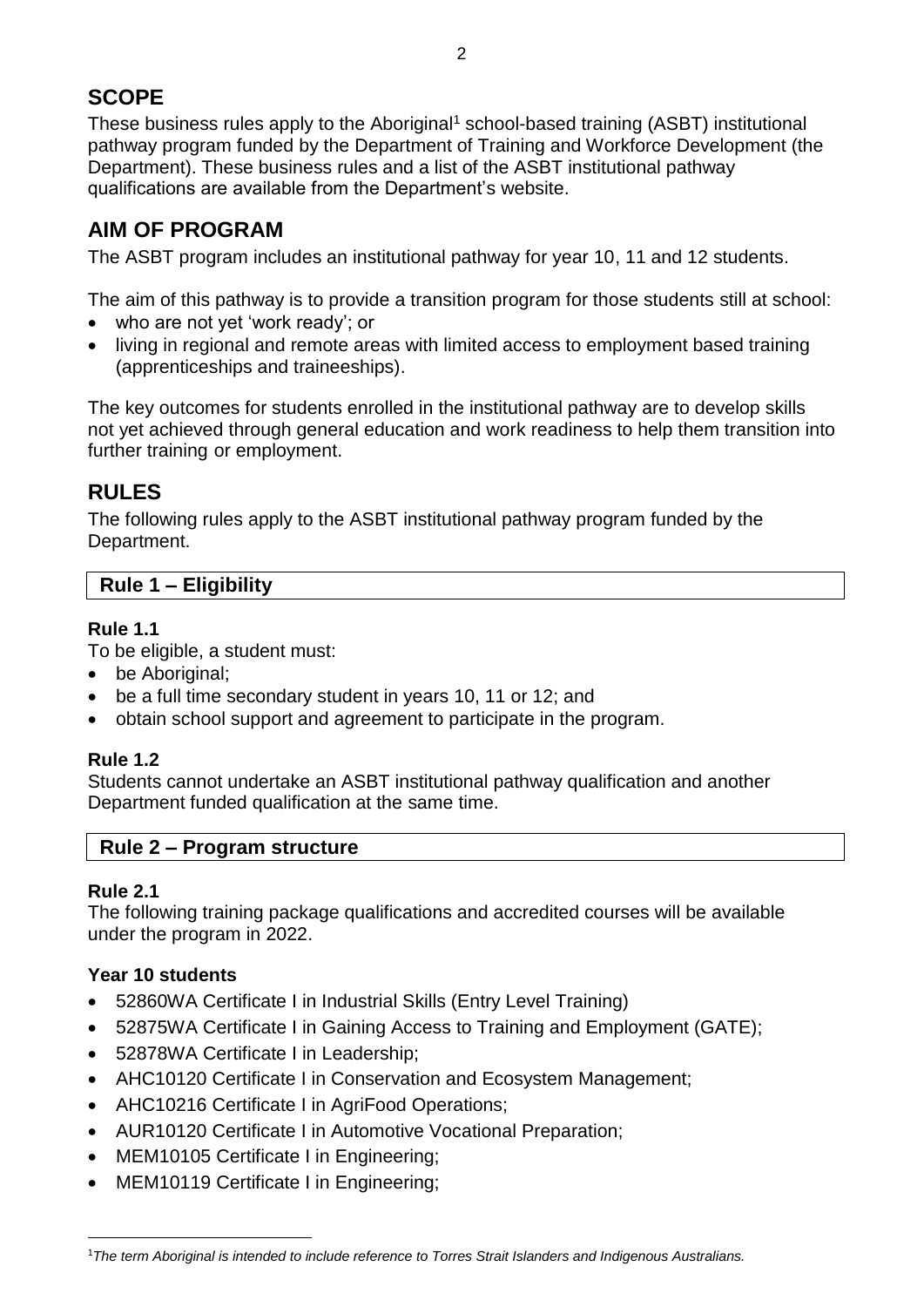- RII10115 Certificate I in Resources and Infrastructure Operations<sup>2</sup>;
- SIT10116 Certificate I in Tourism (Australian Indigenous Culture).

## **Year 11 and 12 students**

- 52879WA Certificate II in Leadership;
- AHC21020 Certificate II in Conservation and Ecosystem Management;
- AHC20116 Certificate II in Agriculture;
- AHC20416 Certificate II in Horticulture;
- AHC21216 Certificate II in Rural Operations;
- CUA20215 Certificate II in Creative Industries;
- CUA20615 Certificate II in Music Industry;
- CUA20715 Certificate II in Visual Arts;
- RII20120 Certificate II in Resources and Infrastructure Work Preparation<sup>3</sup>;
- SFI20119 Certificate II in Aquaculture;
- SFI20219 Certificate II in Fishing Operations;
- SIT20116 Certificate II in Tourism;
- SIT20216 Certificate II in Holiday Parks and Resorts:
- SIT20316 Certificate II in Hospitality.

These options are for students who are not 'work ready' or able to undertake a schoolbased apprenticeship or traineeship.

## **Rule 2.2**

Students undertaking a Certificate II qualification must complete a minimum of 220 nominal hours to ensure they meet the School Curriculum and Standards Authority vocational education and training (VET) recognition requirements for the Western Australian Certificate of Education.

## **Rule 2.3**

In remote area schools, there may be difficulties in delivering the program unless year 10, 11 and 12 students are in a combined class. In these exceptional circumstances, schools may apply to their ASBT School Sector Committee (the Committee) representative to combine classes to teach one qualification to all students.

Qualification choice should be based on the capacity of all students to undertake the training.

These applications will be considered on a case by case basis by their Committee representative and the Department.

## **Rule 2.4**

**.** 

Only registered training organisations (RTOs) on the Department's ASBT preferred provider panel are eligible to be funded under the program.

ASBT preferred provider panel RTOs may market their services to schools but may not enter into any arrangements to deliver a qualification until the allocation and contracting processes have been finalised.

<sup>&</sup>lt;sup>2</sup>Please note that licensing requirements may apply. Check with [WorkSafe Western Australia](http://www.commerce.wa.gov.au/worksafe/) for further information.

<sup>&</sup>lt;sup>3</sup>Please note that licensing requirements may apply. Check with [WorkSafe Western Australia](http://www.commerce.wa.gov.au/worksafe/) for further information.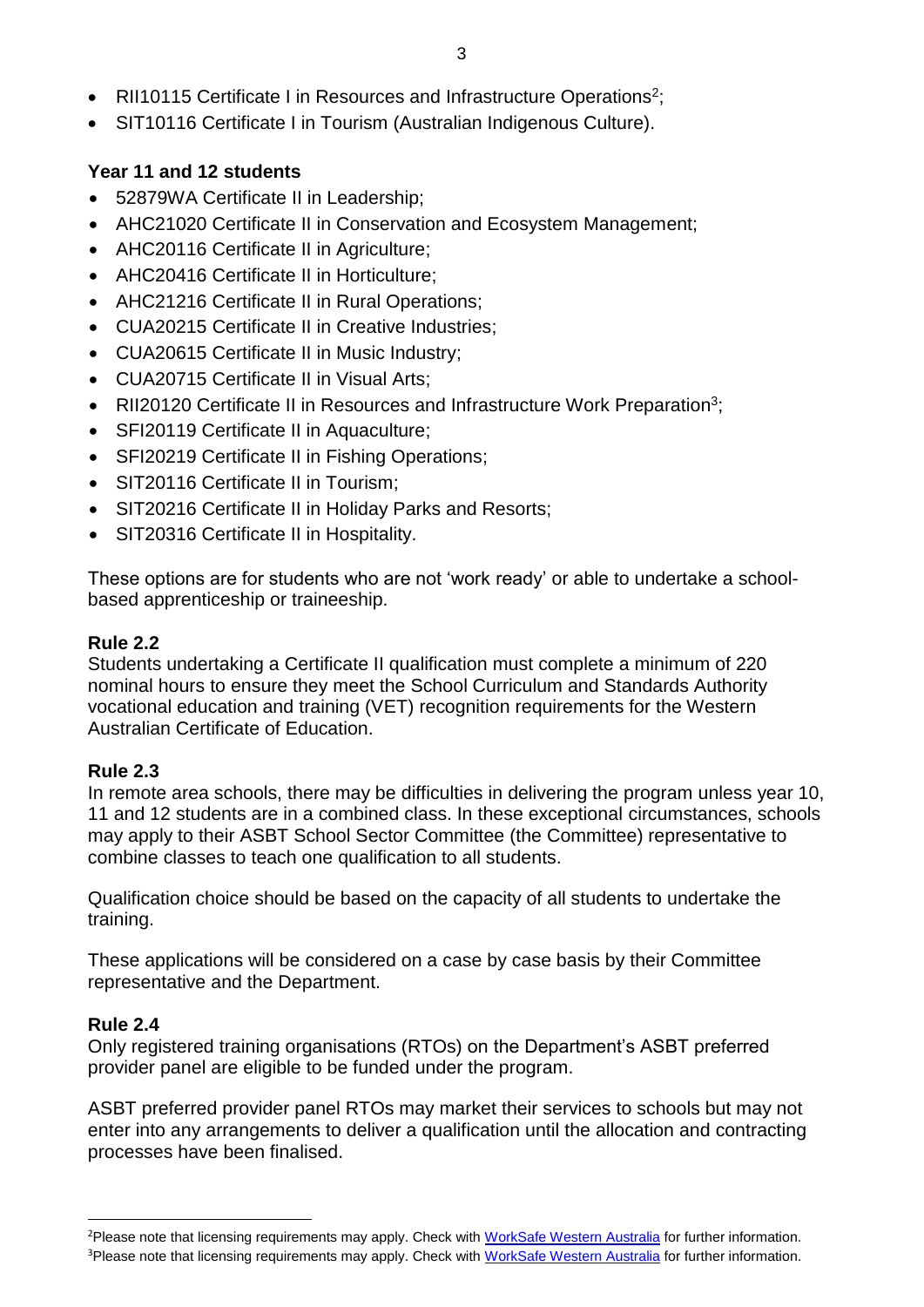Before the application process commences the following information will be made available on the Department's website: a list of the ASBT preferred provider panel RTOs, the ASBT institutional qualifications they can deliver and their contact details.

### **Rule 2.5**

In line with the Department's *VET fees and charges policy*, students undertaking training in the ASBT institutional pathway are exempt from course and resource fees.

Students may however need to buy tools, protective clothing, and/or textbooks for their course. Schools are encouraged to discuss these requirements with prospective preferred providers.

#### <span id="page-4-0"></span>**Rule 3 – Application process**

#### **Rule 3.1**

The closing date for applications will be made available on the Department's website based on advice from the School Sector Committee.

#### **Rule 3.2**

The School Sector Committee is responsible for managing the application process, including:

- disseminating information about the program to schools;
- determining the process for schools to submit their applications, including appropriate documentation, and advising schools of this process; and
- calling for and receiving school applications for ASBT institutional places.

The Committee is comprised of representatives from the public, Catholic and Independent school sectors.

Schools can request semester one or semester two delivery in their application.

#### **Rule 3.3**

Schools are responsible for:

- identifying:
	- o eligible students,
	- o their ASBT preferred provider panel RTO; and
	- o which qualification will meet the needs of their students;
- submitting their application through the approved process by the application closing date to their Committee representative; and
- liaising with their Committee representative as required during the application process.

Schools may liaise with ASBT preferred provider panel RTOs to identify which qualifications may be suitable for their students, but may not enter into agreements with the RTO at this stage.

ASBT preferred provider panel RTOs may not recruit students to the program or submit applications for places on behalf of a school or cluster of schools.

#### <span id="page-4-1"></span>**Rule 4 – Allocation process**

#### **Rule 4.1**

The Department will advise the Committee of the program funding allocation before the application closing date.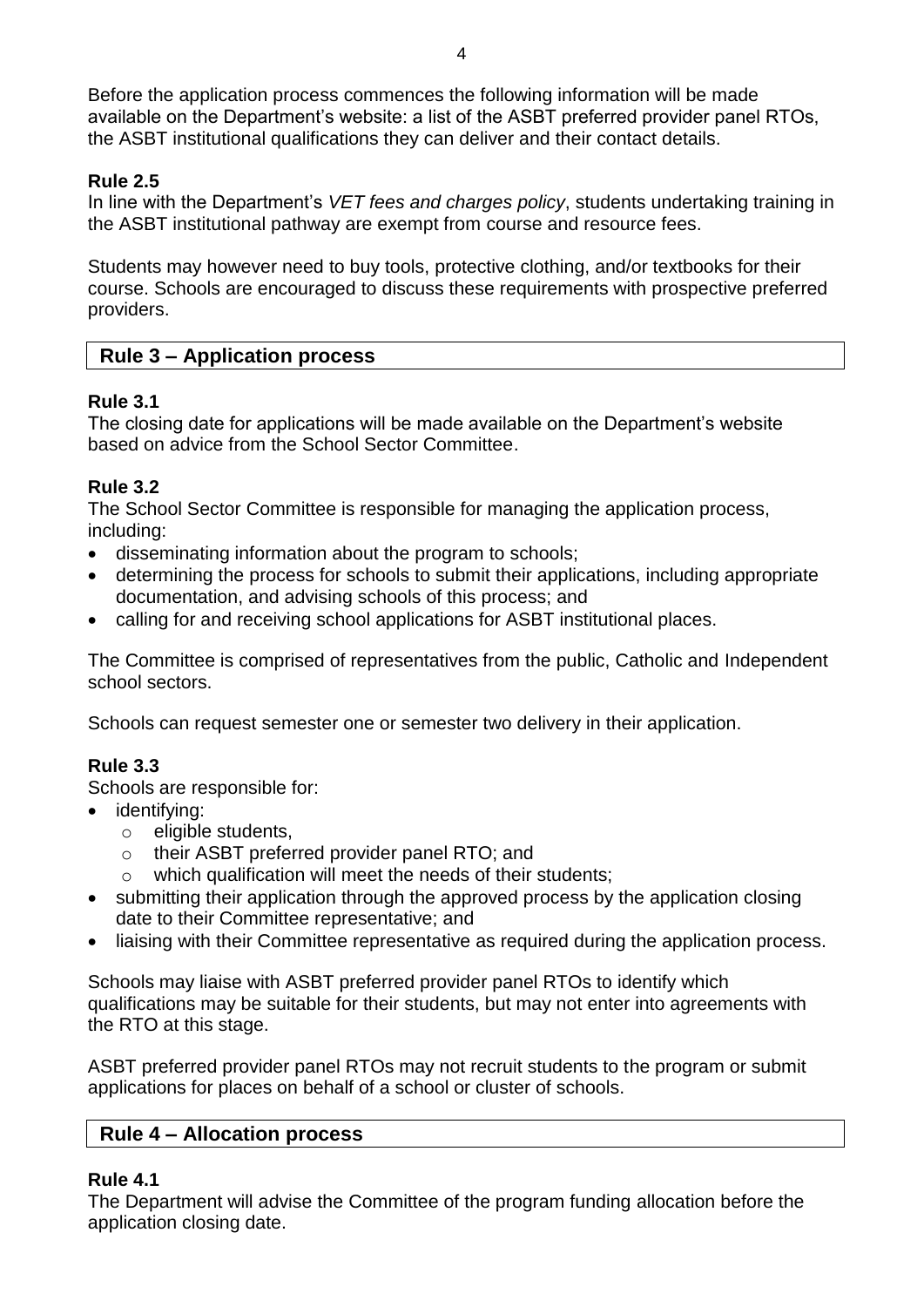The level of funding available for each school sector will be based on the percentage of Aboriginal students in each school sector.

Each school sector may only request places within that allocation. As a result, the Committee may not necessarily progress all places requested.

## **Rule 4.2**

The Department will publish a table of the payment rates for the ASBT institutional qualifications before the application closing date. The table will include the nominal duration (paid contact hours) and regional payment rates for each qualification.

## **Rule 4.3**

The Committee, in collaboration with the Department, is responsible for determining which applications will be funded. Criteria used to allocate places may include:

- managing the funding across semester 1 and semester 2;
- regional spread of delivery;
- the capacity to combine classes for small student numbers from applicant schools;
- quality of application; and
- student outcomes from previous years, where applicable.

Students who have participated in the Certificate I ASBT institutional pathway are to be prioritised for places in the Certificate II ASBT institutional pathway the following year.

Committee representatives will liaise with schools to facilitate qualification and school/class clusters where required.

### **Rule 4.4**

The Committee will advise the Department of the preferred RTOs, student numbers, qualifications to be delivered, semester in which delivery will commence and location for the places they are purchasing from their budget allocation.

If there are no outstanding contractual issues with the preferred RTO, the Department will issue a contract for funding for delivery by the preferred RTO.

The Committee will advise schools of the outcomes of the allocation process. Once the outcomes are known, schools can liaise with their contracted RTO to commence delivery.

## **Rule 4.5**

Places will only be allocated through the application and allocation process outlined above.

ASBT preferred provider panel RTOs may not contact the Department or the Committee to request places.

Any places commenced by an RTO before the Department has issued a contract will not be funded.

## <span id="page-5-0"></span>**Rule 5 – Monitoring and reporting**

#### **Rule 5.1**

Schools with students participating in the ASBT institutional pathway are responsible for:

- liaising with their contracted RTO to monitor program enrolment, participation and completion and address any issues which may arise during the program;
- providing ongoing coordination and support for students to help them complete their training;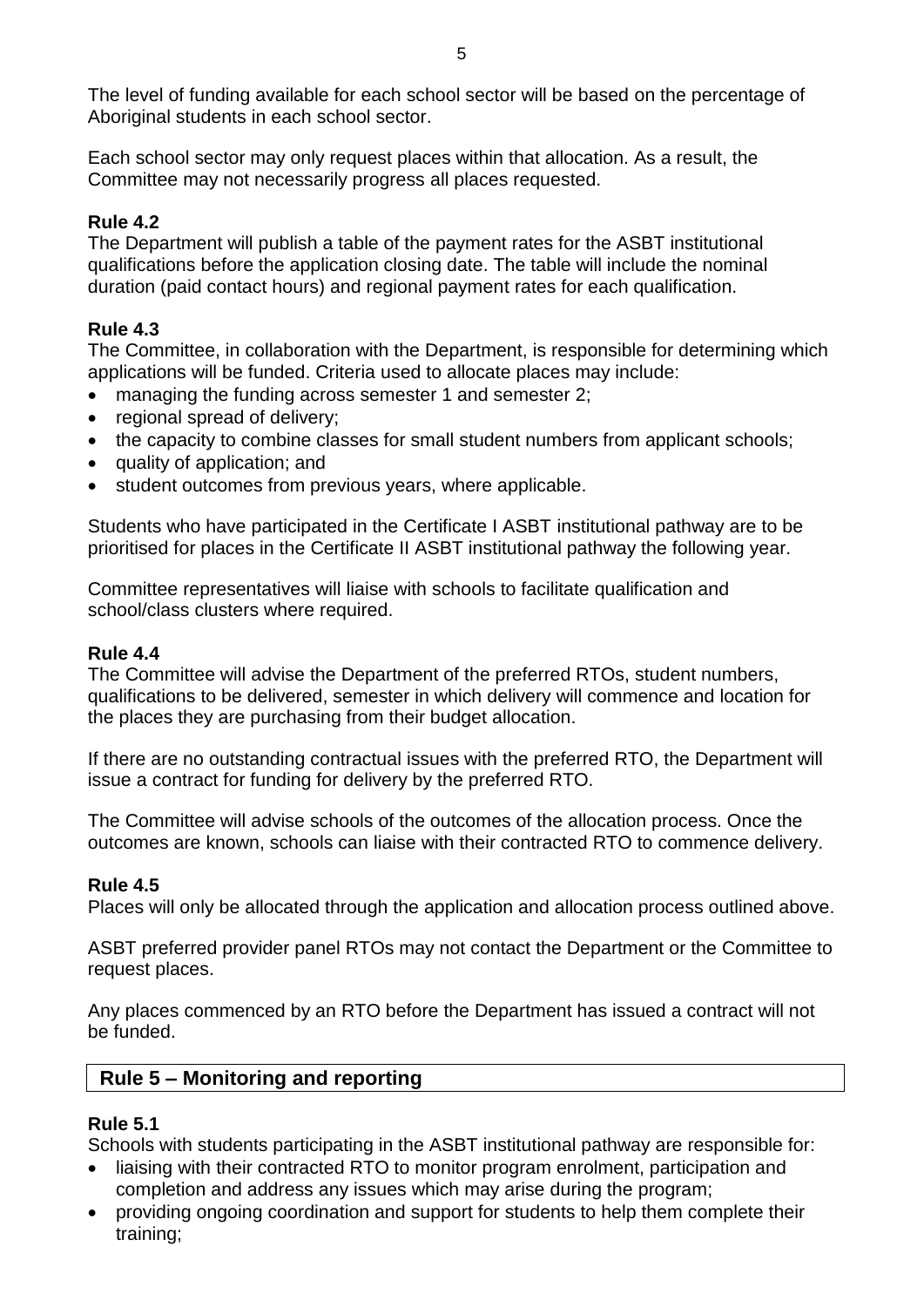- advising their Committee representative of the number of students who have either not commenced or withdrawn as soon as this occurs; and
- providing student participation and outcomes data in the approved template to their Committee representative by their requested deadline.

## **Rule 5.2**

Contracted RTOs are responsible for:

- advising schools of student non-attendance and/or withdrawal from the program;
- advising the Department of student withdrawal from the program;
- delivering the course in accordance with the qualification/accredited course requirements and *Standards for Registered Training Organisations (RTOs) 2015*; and
- meeting the Department's contractual and policy requirements.

## <span id="page-6-0"></span>**CONTACT INFORMATION**

For queries relating to:

**ASBT program and business rules**

VET System Policy Department of Training and Workforce Development E: [VET.schools@dtwd.wa.gov.au](mailto:VET.schools@dtwd.wa.gov.au) T: 08 6551 5875

 **ASBT preferred provider panel and contracts** Training Resource Allocation Department of Training and Workforce Development E: [training.markets@dtwd.wa.gov.au](mailto:training.markets@dtwd.wa.gov.au) T: 08 6551 5313

School Sector Committee contact information:

## **Public schools**

The Department of Education E: [vet.in.schools@education.wa.edu.au](mailto:vet.in.schools@education.wa.edu.au) T: 08 9402 6297

## **Catholic schools**

Genevie Baker Curriculum Coordinator, Catholic Education WA (CEWA) E: [genevie.baker@cewa.edu.au](mailto:genevie.baker@cewa.edu.au) M: 0427 386 499

 **Private Independent schools** Wade McLeod VET Consultant, Association of Independent Schools of Western Australia E: [wmcleod@ais.wa.edu.au](mailto:wmcleod@ais.wa.edu.au) T: 08 9441 1621 M: 0417 907 440